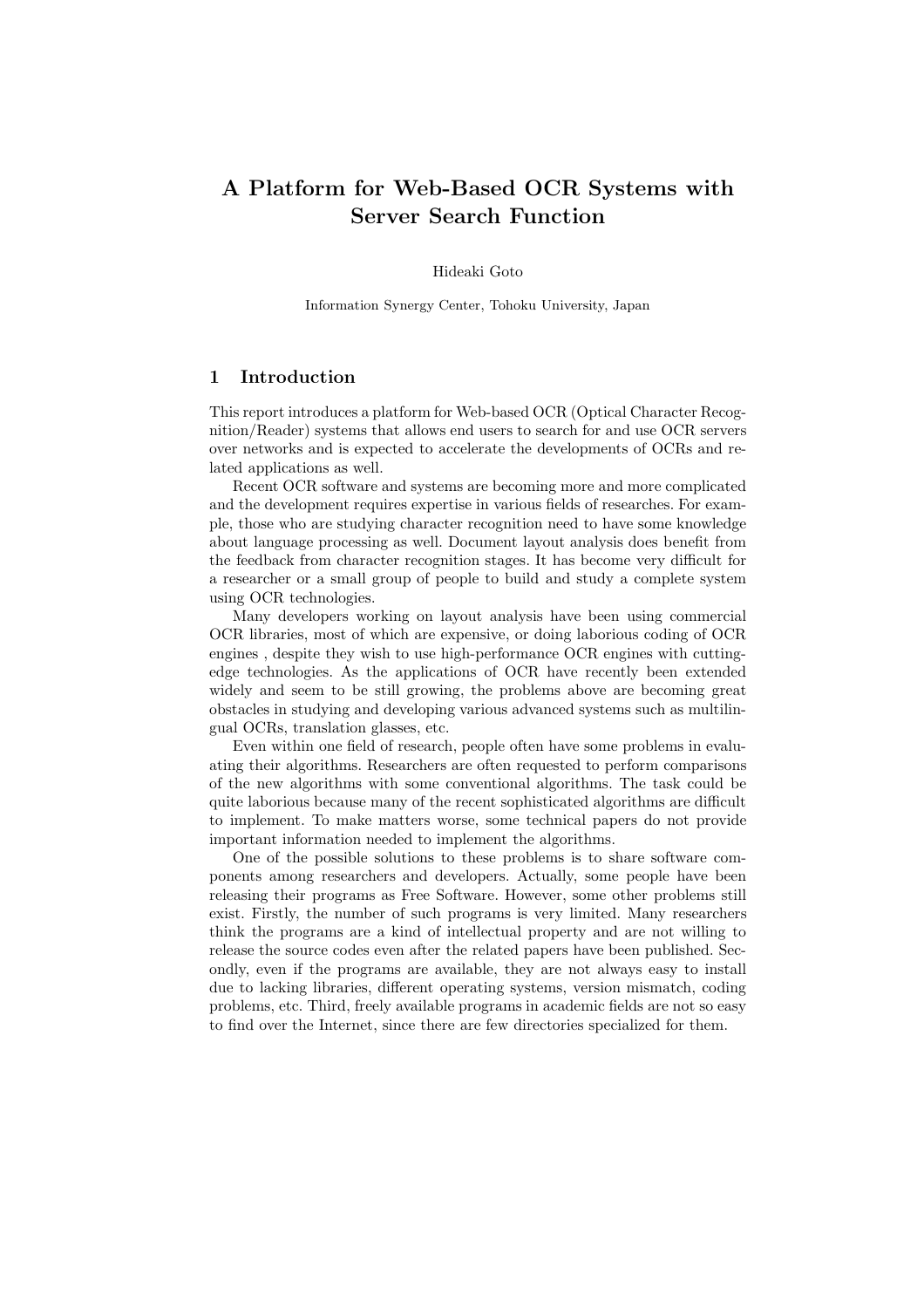Another possible solution is to use Web Application Servers (WAS). Since the programs run on the web server side, people can provide computing (pattern recognition) power to others without having their source codes or executables being open [1]. A system for distributed object programming and a prototype system for a text locating competition are described in [1]. In 2004, we proposed a framework called "Synergetic OCR" that allows people to use OCR services over networks [2]. Many OCR engines work cooperatively in the framework and the system is expected to yield some important features such as accuracy improvement by the majority logic [2–4], multilingual processing, etc. Although the framework was originally intended to be used by end users, it is expected to be useful for developers and researchers as well.

We developed a platform to make the deployment of Web-based OCRs easy and to enable people to search for OCRs that match their requirements. Section 2 describes the toolkit for Web-based OCR, and Section 3 describes a directorybased server search system.

### 2 Toolkit for Deployment of Web-Based OCR

Making a Web-based OCR from scratch as an application server requires a lot of expertise about network programming and network security. Since many OCR developers and researchers are not so familiar with network programming, we have developed a toolkit to help those people build secure Web-based OCRs easily. The toolkit consists of some interface programs and filter programs that work together with the web server. Figure 1 shows the block diagram of it.



Fig. 1. Block diagram of Web OCR toolkit

The document image is sent from the client computer to the toolkit via a web server. We used the Apache HTTP server. The data limiter limits the size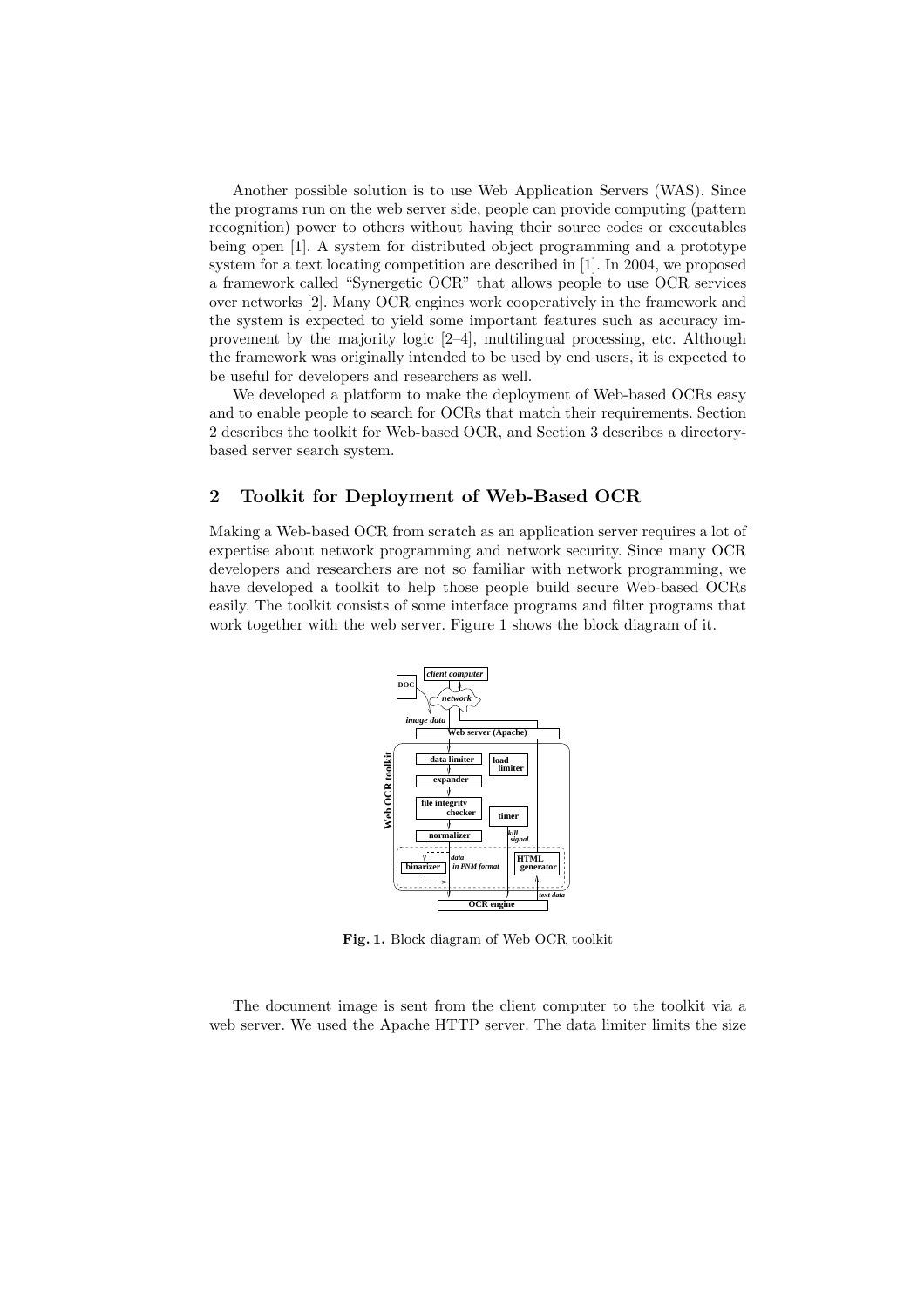of the input data to protect the server from being stopped by corrupt data or malicious data such as extremely large ones.

The users must be frustrated if it takes very long until they receive recognition results. We need a mechanism that prevents the server from processing too many images at the same time. The load limiter provides the mechanism. The expander is used to expand the data if it is compressed. This module also has a limiter to avoid explosion of wrong data. The file integrity checker examines the correctness of the image file. Some file header information is examined.

It is not practical to make every OCR engine accept various types of image format. It may be a good idea to absorb the file format differences in the toolkit. Since the PNM format (including PBM, PGM, and PPM) has been widely used and many Open Source OCR software support it, we chose the format as a common file type. When the toolkit receives an image data in Windows and OS/2 Bitmap (BMP) or JPEG, the normalizer converts the data into PNM.

The normalized image is passed to the OCR engine. A small shell script is used to let the OCR developers configure the options of their engines. A binarizer in the toolkit can be used if the OCR engine does not accept color or gray-scale images. Finally, the recognition results are converted into HTML data and sent back to the client.

The timer is a very important module to make the server secure and stable. Many users abort the sessions by pressing the web browser's stop button when it takes long to send data or to have the recognition results. The OCR engine should stop as soon as the session is aborted. Otherwise, the OCR engine could take most of the server's computing power in vain. OCR engines could continue running if they have some critical bugs. The timer tries to terminate the OCR engine if the engine runs longer than the specified time or the session is aborted.

#### 3 Server Search System

We developed a directory-based server search system to enable users to search for OCR engines. We examined some resource discovery mechanisms including those designed for P2P computing and for Grid computing [5]. We concluded a directory-based one was enough for our purposes since it is simpler, easier to control, and the number of OCR servers would not be so great compared with the number of computing resources in Grid or P2P computing environments.

Figure 2 depicts the server search system. Every OCR server has a specification file in XML (eXtensible Markup Language), which is written by the server administrator. XML has been recognized as one of the most powerful language for data exchanges between computers. Another advantage of using XML files is that humans can easily read the contents using XSLT (eXtensible Stylesheet Language Transformations).

The specification file describes the specifications of the server, including the location (URL) of the server, the name of OCR engine, supported languages, supported document types, etc. The portal server has a robot program for collecting the specification files automatically and periodically from the OCR servers. The